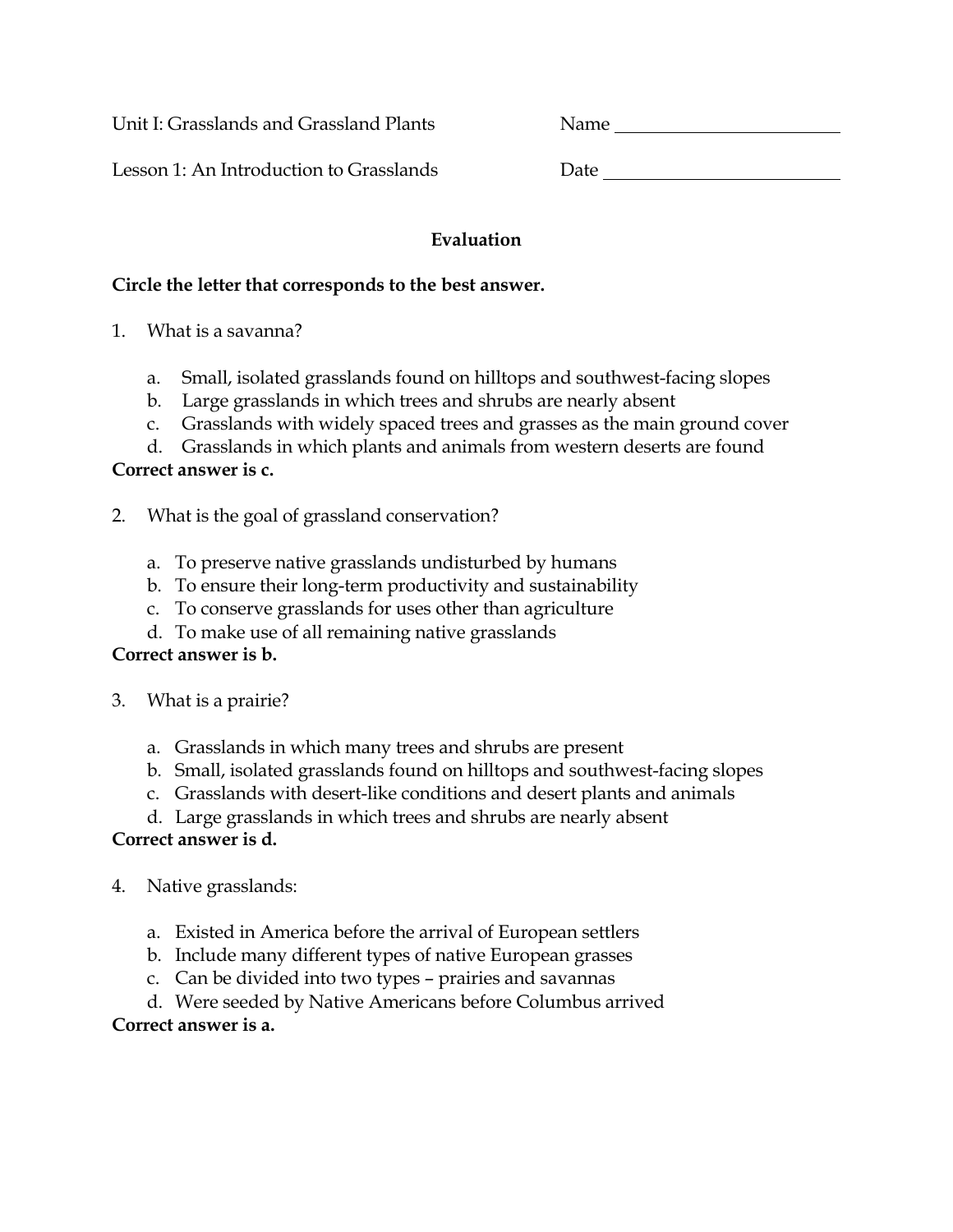- 5. Missouri is at the transition point between grassland and forest because it receives \_\_\_\_ inches of rain a year.
	- a. 20
	- b. 25
	- c. 30
	- d. 35

#### **Correct answer is d.**

- 6. What is a glade?
	- a. Small, isolated grasslands with desert-like conditions
	- b. Large grasslands in which trees and shrubs are nearly absent
	- c. Grasslands that consist of grassland with widely spaced trees
	- d. Grasslands in which many trees and shrubs are present

#### **Correct answer is a.**

#### **The rest are essay questions.**

#### **Complete the following short answer questions.**

7. What are managed grasslands?

8. What does grassland management involve?